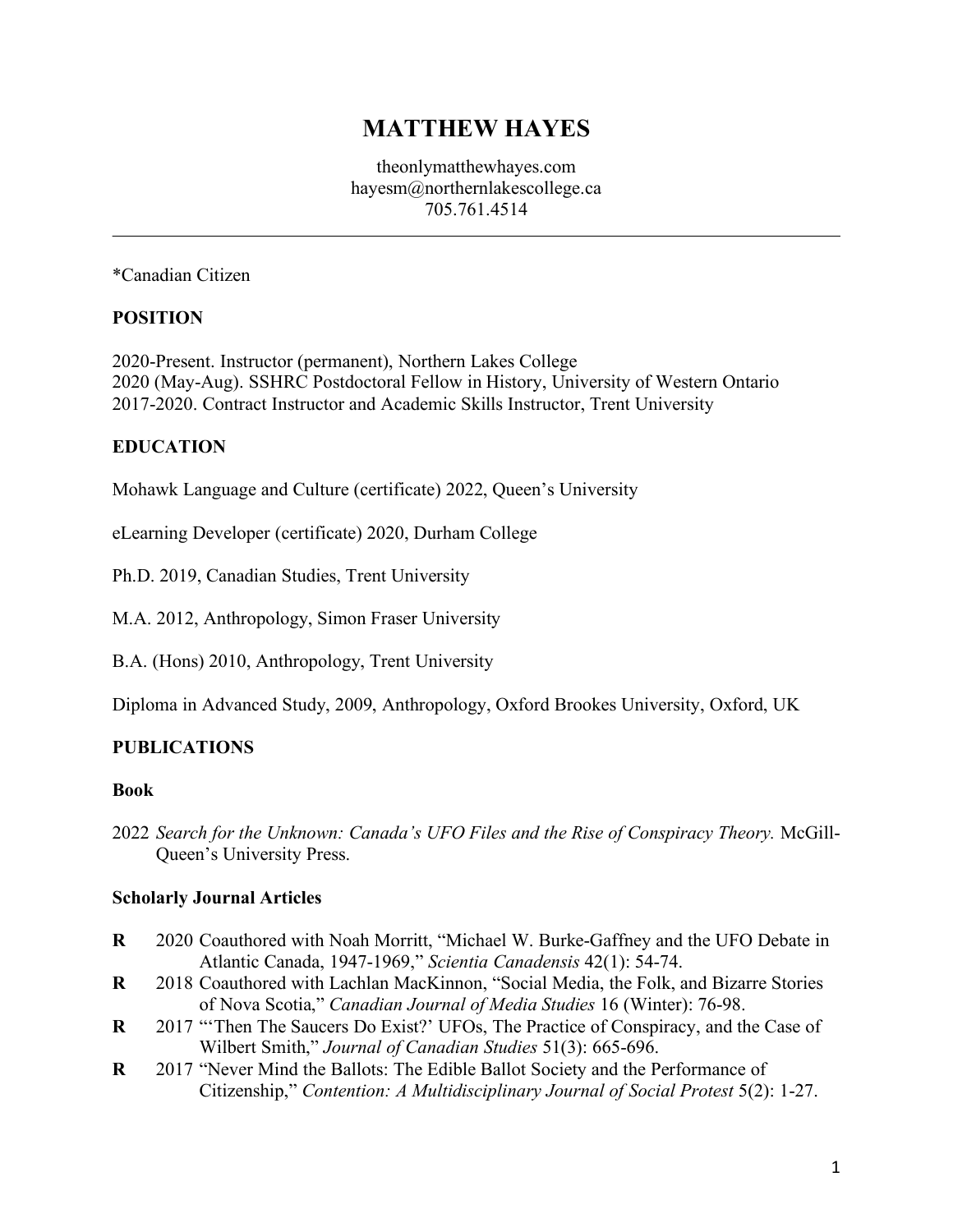- **R** 2017 "Causing a Ruckus: Complicity and Performance in Stories of Port Moody," *Public History Review* 24: 38-53.
	- 2017 "The Funeral Director and His Film," *Studies in Social Justice* 11(2): 307-315.

## **Contributions to Edited Collections**

2019 "Moon Landing Hoax," "Death of Stephen Hawking," and "Project Blue Beam" entries (11 pages total) in *Conspiracies and Conspiracy Theories in American History.* Christopher R. Fee and Jeff Webb (eds.) ABC-CLIO.

# **Book Reviews**

- 2017 "Raf De Bont, Stations in the Field: A History of Place-Based Animal Research, 1870-1930," *Scientia Canadensis* 39(1): 111-112.
- 2017 "Beth A. Robertson, Science of the Seance: Transnational Networks and Gendered Bodies in the Study of Psychic Phenomena, 1918-40," *American Review of Canadian Studies* 47(3): 328-330.
- 2016 "Ryan M. Touhey, Conflicting Visions: Canada and India in the Cold War World, 1946-1976," *American Review of Canadian Studies* 46(4): 537-539.

# **Other Contributions**

 "UFOs in Canada," *The Canadian Encyclopedia,* 20 October. "Canada, UFOs, and Wishful Thinking," *ActiveHistory.ca blog,* 10 February. "The Whale That Slaps the Nova Scotian: 'Bizarre' News Reports, Media Framing, and the Folk," *Acadiensis Blog,* 27 June. *Tracks in Time: Port Moody's First 100 Years* (contributing author). Port Moody, BC: Port Moody Heritage Society.

# **TEACHING EXPERIENCE**

# **Courses Taught**

| 2022, Fall   | "Ethics for the Helping Professions," ETHI1000 (online), NLC        |
|--------------|---------------------------------------------------------------------|
| 2022, Fall   | "English Language and Literature," ENGL1000 (online), NLC           |
| 2022, Winter | "Spy Fiction and the Cold War," ENGL2010 (online), NLC              |
| 2022, Winter | "Introduction to Philosophy," PHIL1010 (online), NLC                |
| 2022, Winter | "Introduction to Research," RESE1000 (online), NLC                  |
| 2022, Winter | "Critical Reading and Writing: Prose Forms," ENGL1011 (online), NLC |
| 2021, Fall   | "English Language and Literature," ENGL1000 (online), NLC           |
| 2021, Fall   | "Introduction to Canadian Politics," POLS1010 (online), NLC         |
| 2021, Summer | "Ethics," PHIL2500 (online), NLC                                    |
| 2021, Winter | "Introduction to Philosophy," PHIL1010 (online), NLC                |
| 2021, Winter | "Introduction to Research," RESE1000 (online), NLC                  |
| 2021, Winter | "Critical Reading and Writing: Prose Forms," ENGL1011 (online), NLC |
| 2020, Fall   | "English Language and Literature," ENGL1000 (online), NLC           |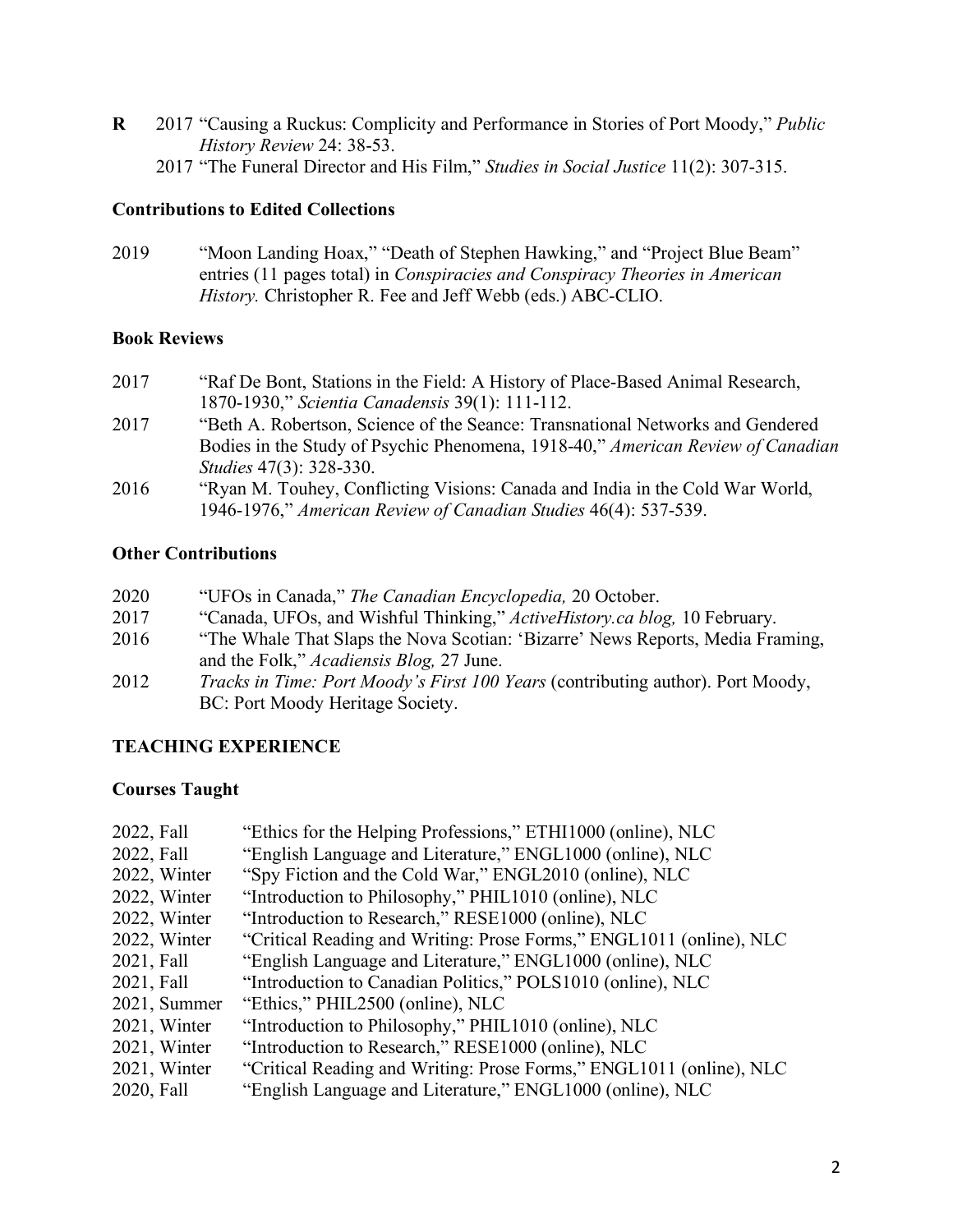| 2020, Summer | "Ethics," PHIL2500 (online), NLC                                       |
|--------------|------------------------------------------------------------------------|
| 2019-2020    | "Death in the Peaceable Kingdom: Canadian History Through Murder,      |
|              | Execution, Assassination, and Suicide from Confederation to the War on |
|              | Terror" HIST2360Y (online), Trent University (full year)               |
| 2019, Fall   | "Conspiracy Theories and How to Make Sense of Them," Continuing        |
|              | Education course, Trent University                                     |
| 2019, Fall   | "Canada in the 1980s" CAST3785H, Trent University                      |
| 2018-2019    | "Documenting Canada" CAST2600Y, Trent University (full year)           |
| 2018         | "UFOs in Canada," Continuing Education course, Trent University        |
| 2017, Summer | "Conflicted Canada" CAST1100H (online), Trent University               |

# **Courses Developed**

| 2021 | "Spy Fiction and the Cold War" ENGL 2010 (online), NLC    |
|------|-----------------------------------------------------------|
| 2017 | "Conflicted Canada" CAST 1100H (online), Trent University |

# **Teaching Assistantships**

| 2018, Winter | "Introduction to Cultural Anthropology" ANTH 1020H, Trent University     |
|--------------|--------------------------------------------------------------------------|
| 2017, Fall   | "Conflicted Canada" CAST 1100H, Trent University                         |
| 2015-2017    | Undergraduate Research Project Developer and Supervisor (Community Based |
|              | Research), Trent Community Research Centre, Trent University             |
| 2015, Winter | "Ontario Since 1945" CAST 2225H, Trent University                        |
| 2014, Fall   | "Empire Ontario, 1867-1945" CAST 2215H, Trent University                 |
| 2014, Winter | "Introduction to Cultural Anthropology" ANTH 1020H, Trent University     |
| 2011-2012    | "Digital Media Communication Techniques" CMNS 226, Simon Fraser Uni      |
| 2011, Winter | "Introduction to Sociology" SOCI 150, Simon Fraser University            |
| 2010, Fall   | "Introduction to Anthropology" ANTH 101, Simon Fraser University         |

# **GRANTS/AWARDS**

| 2020      | President's Medal, Trent University                                          |
|-----------|------------------------------------------------------------------------------|
| 2020      | CUPE 3908-1 Award for Excellence in Teaching (shortlisted), Trent University |
| 2020      | Symons Award for Teaching Excellence (nominated), Trent University           |
| 2020-2022 | Postdoctoral Fellowship, SSHRC: \$90,000.                                    |
| 2016-2019 | Canadian Graduate Scholarship (Doctoral), Social Sciences and Humanities     |
|           | Research Council: \$105,000.                                                 |
| 2016-2017 | Ontario Graduate Scholarship: \$15,000.                                      |
| 2016      | Vanier Canada Graduate Scholarship (nominated)                               |
| 2017-2018 | Mary Northway Award, Trent University: \$2,000.                              |
| 2015-2016 | Ontario Graduate Scholarship: \$15,000.                                      |
| 2015      | Vanier Canada Graduate Scholarship (nominated)                               |
| 2015-2017 | Graves-Cummings and Frost Award, Trent University: \$4,000.                  |
| 2014-2016 | Quaker Oats Entrance Scholarship, Trent University: \$4,000.                 |
| 2011-2012 | Canada Graduate Scholarship (Master's), Social Sciences and Humanities       |
|           | Research Council: \$17,500.                                                  |
|           |                                                                              |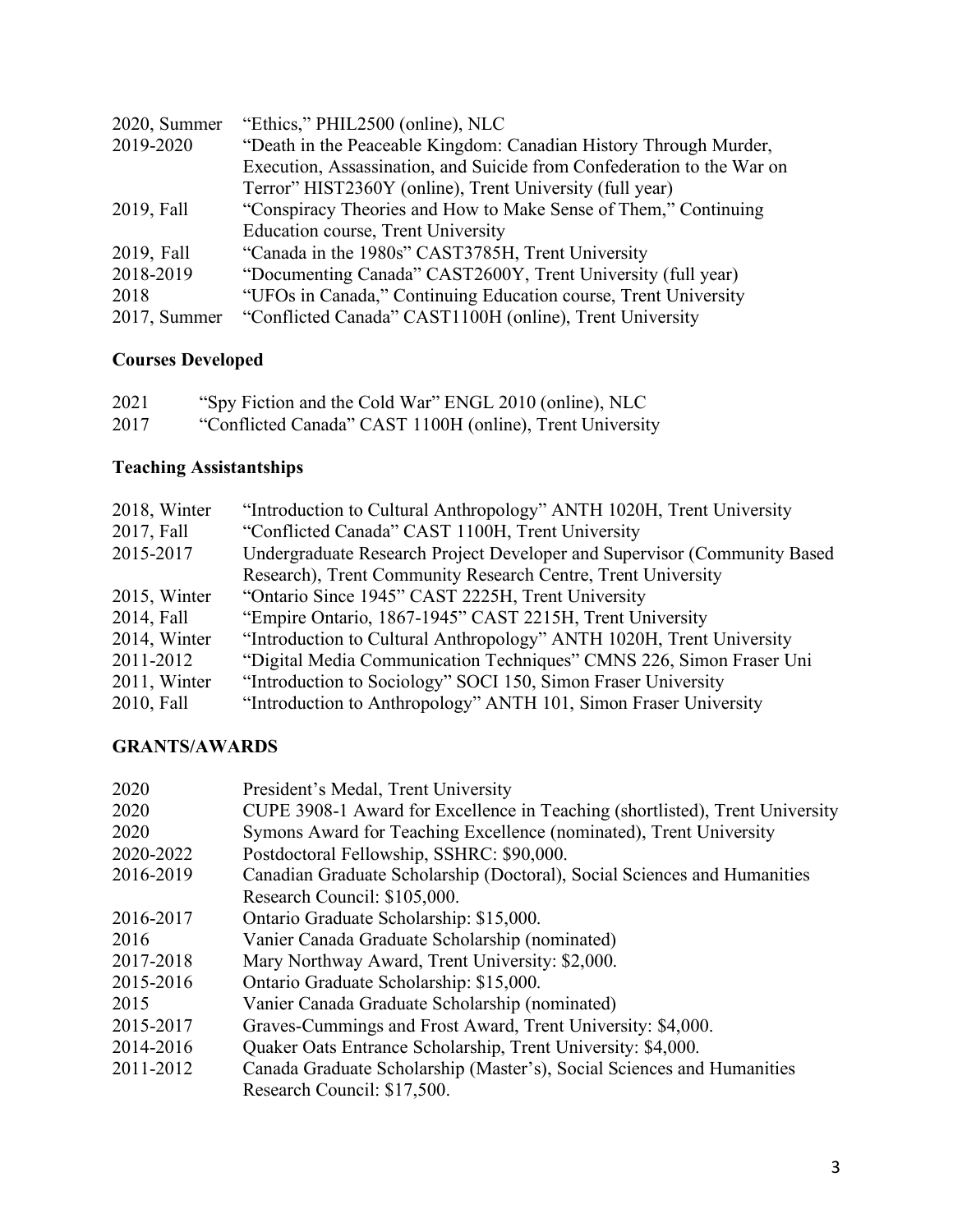| 2011-2012 | Graduate Fellowship, Department of Anthropology, Simon Fraser University:  |
|-----------|----------------------------------------------------------------------------|
|           | \$6,000.                                                                   |
| 2008-2010 | Millennium Foundation Excellence Award, Trent University: \$12,000.        |
| 2009-2010 | Moore Family Award, Trent University: \$1,000.                             |
| 2008-2009 | Ontario International Education Opportunity Scholarship, Trent University: |
|           | \$1,000.                                                                   |

## **CONFERENCE PARTICIPATION**

#### **Conferences Organized**

2017 UFOs, Aliens, and the Academy: An Interdisciplinary Conference, Trent University

#### **Panels Organized**

2019 "Citizens Vs. Government: Conflict and Letter-Writing in Postwar Canada," Canadian Historical Association Annual Meeting, including papers from Shirley Tillotson, Katrina Ackerman, and Matthew Hayes

### **Papers Presented**

| 2019 | "Very Persistent Men: Citizens Write to the Canadian Government About UFOs,"      |
|------|-----------------------------------------------------------------------------------|
|      | Canadian Historical Association annual meeting, UBC                               |
| 2018 | "UFOs and the Conquest of Gravity in Wilbert Smith's "New Science"," Making it    |
|      | Up: Histories of Research Integrity and Fraud in Scientific Practice Conference,  |
|      | Uppsala University, Sweden                                                        |
| 2017 | "The Failure of Wilbert Smith's UFO Observatory," Canadian Science and            |
|      | Technology Historical Association Conference, King's College, London, Ontario     |
| 2017 | "Credible Cranks: Canada, UFOs, and Boundary Work," UFOs, Aliens, and the         |
|      | <b>Academy Conference</b> , Trent University                                      |
| 2016 | "The Whale That Slaps the Nova Scotian: 'Bizarre' News Reports, Media Framing,    |
|      | and the Folk," Atlantic Canada Studies Conference, Mt. Allison University         |
| 2015 | "Lies, Damn Lies, and Peterborough," New Directions in Active History Conference, |
|      | Huron University College                                                          |
| 2015 | "My Melancholia," Engaging Boredom Conference, Queen's University                 |
| 2012 | "Put the Good Stories In," Qualitative Analysis Conference, Memorial University   |
|      |                                                                                   |

#### **RESEARCH EXPERIENCE**

| February-March 2020  | Researcher, Canadian Museum of History                   |
|----------------------|----------------------------------------------------------|
| May 2015-August 2015 | Research Assistant, Dr. Nadine Changfoot and Ann MacLeod |
| May 2015-August 2015 | Researcher, Lang Pioneer Village Museum, ON              |
| May 2011-August 2011 | Researcher, Port Moody Station Museum, BC                |
| May 2010-August 2010 | Researcher, Township of Cavan Monaghan, ON               |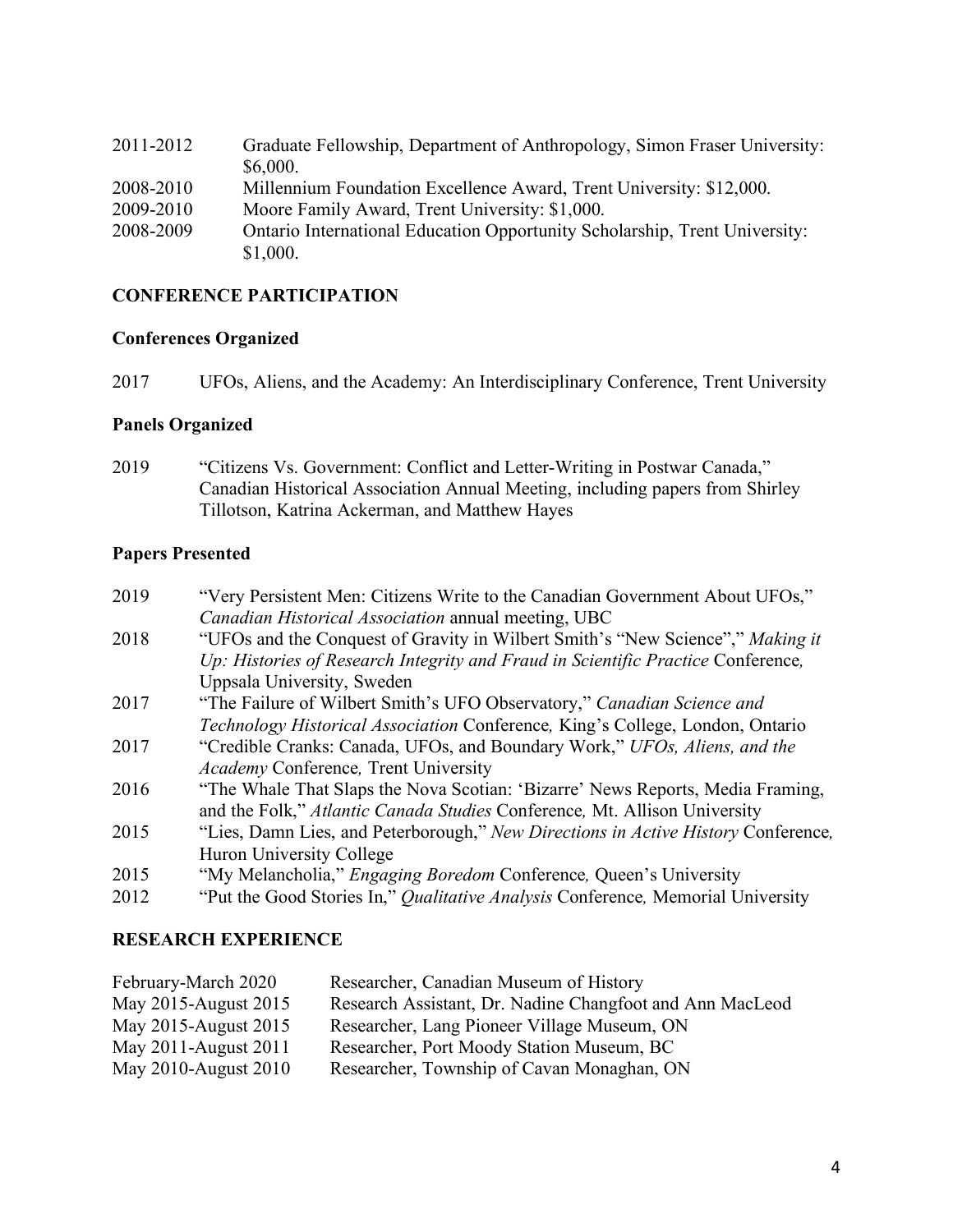## **SERVICE TO PROFESSION**

### **Journal Manuscript Reviews**

2017 Contention: A Multidisciplinary Journal of Social Protest

#### **UNIVERSITY SERVICE**

| 2018      | Member, Search Committee for Department Chair, Trent University             |
|-----------|-----------------------------------------------------------------------------|
| 2016-2018 | Member, Frost Centre Executive Committee, Trent University                  |
| 2017      | Member, Food Service Evaluation Committee, Trent University                 |
| 2015-2017 | President, Frost Centre Student Association, Trent University               |
| 2016      | Member, Department of Canadian Studies Hiring Committee, Trent University   |
| 2007-2008 | President, Champlain College Cabinet, Trent University                      |
| 2006-2008 | Trent Central Student Association Commissioner for Champlain College, Trent |
|           | University                                                                  |

#### **INVITED TALKS**

| 2020 | Moderation for film screening and Q&A of Unfractured                           |
|------|--------------------------------------------------------------------------------|
| 2018 | "Making Space for UFOs in Canada," Suds n' Speakers, Trent University          |
| 2018 | "Conspiracy Theories Are Like Witchcraft," Anthropology 1020, Trent University |
| 2017 | "Artist in the Community Coffeehouse," Precarious: Peterborough ArtsWork       |
|      | <i>Festival.</i>                                                               |
| 2016 | "Doing Arts-Based Public History," Everyday History 3011, Trent University.    |

## **COMMUNITY INVOLVEMENT**

# **Organizations**

| 2017-2019 | Member, Filmmaker Advisory Panel, ReFrame Film Festival, Peterborough   |
|-----------|-------------------------------------------------------------------------|
| 2013-2020 | Photographer and Videographer, Artspace Artist-Run Centre, Peterborough |
| 2013-2014 | Board Member, Electric City Culture Council, Peterborough               |

## **Reports**

2011 "Recommendations on the Informed Consent Process for the Hope in Shadows Photography Contest," Pivot Legal Society, Vancouver, BC

### **PROFESSIONAL AFFILIATIONS**

| 2019-2020    | Canadian Historical Association                        |
|--------------|--------------------------------------------------------|
| 2016-present | Canadian Science and Technology Historical Association |
| 2016-2019    | Documentary Organization of Canada                     |
| 2014-2019    | Canadian Studies Network                               |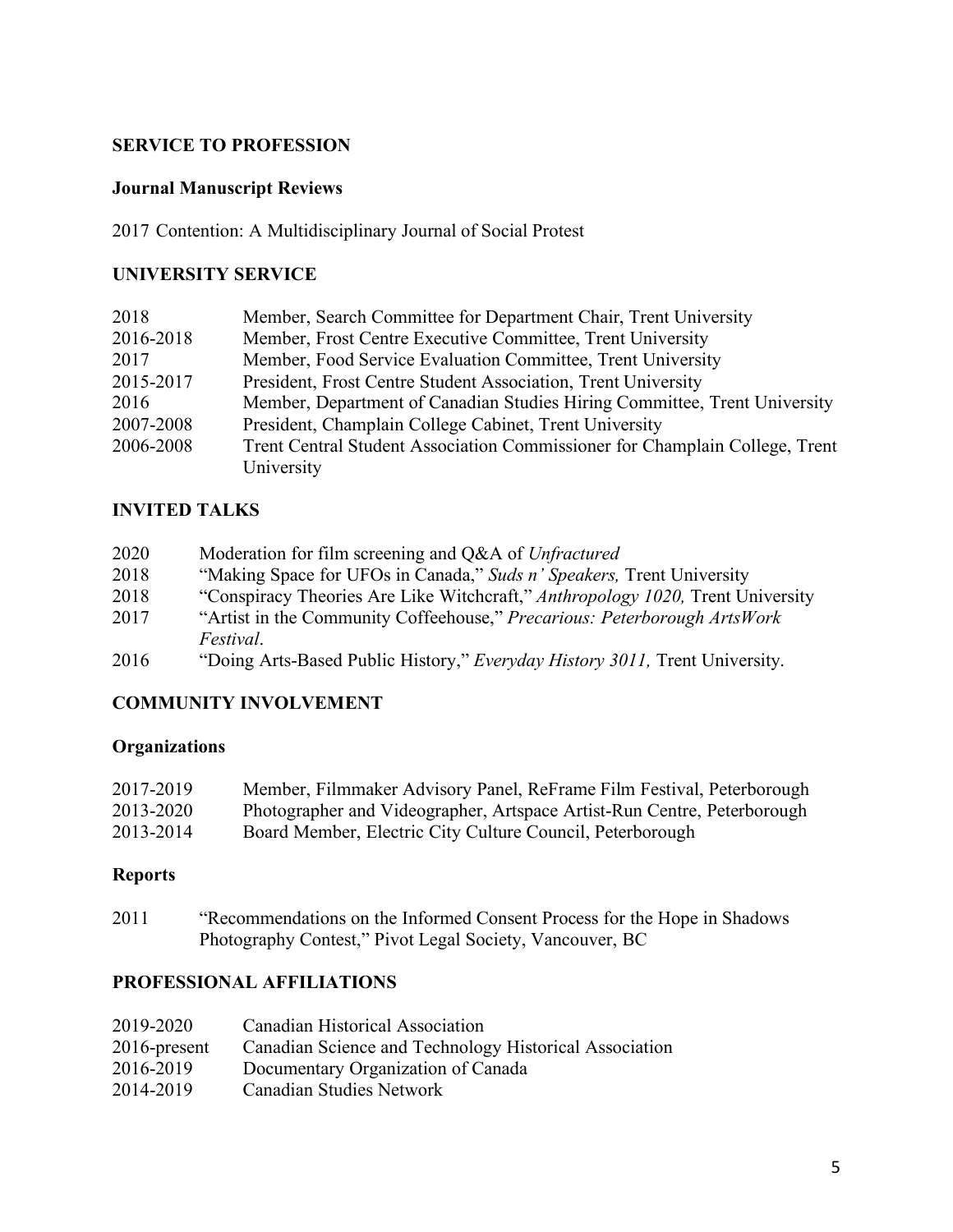#### **MEDIA APPEARANCES**

- 2022. *We're All Gonna Die (Even Jay Baruchel).* CraveTV. 30 April.
- 2022. The Nighttime Podcast. "Keep Canada Weird." 13 April.
- 2022. The Superstitious Times. "Ottawa writer explores deeper issues of UFOs, conspiracies in

Search for the Unknown." 27 March.

- 2021. Global News. "Canadian UFO sightings are up …" July 3.
- 2021. Vice. "The Canadian Military Has Been Encountering UFOs for Decades." June 1.
- 2021. CBC News: The National. "UFO Sightings: U.S. Senate to Hear Report." May 23.
- 2021. Vice. "Commerical Airline Pilots Keep Reporting UFOs Over Canada." April 21.
- 2020. Phantom Signals (documentary TV series). Super Channel. November 8-22.
- 2020 "UFO spotting has replaced bird watching as pandemic obsession." *The Wall Street Journal,* September 1.
- 2020 "David Hamel's Granite Saucer." *The Nighttime Podcast,* August 16.
- 2020 "The United States deems UFOs a national security threat. Why is Canada not taking it as seriously?" *The Globe and Mail,* August 14.
- 2019 "Close encounters of the northern Ontario kind," *TVO,* October 31.
- 2019 "The Canadian Government and UFOs," *Nighttime Podcast,* January 30.
- 2018 "Trent PhD Student Investigates History of UFO Sightings across Canada," *Trent Arthur,*  October 31.
- 2018 "UFO Research by PhD Candidate," *CBC Ontario Morning,* May 14.
- 2018 "Canada's Confidential UFO Files," *CBC Ideas,* May 11.
- 2018 "Canadian Mint reveals UFO coin," *The Monocle Daily,* April 4.
- 2018 "Making sense of the paranormal," *University Affairs,* February 7.
- 2017 "Pushback at Rendezvous With Madness Film Festival," *CBC Ontario Morning,*  November 7.
- 2017 "UFO Investigator and Campus Reporter," *Arthur Hour,* October 25.
- 2017 "Film Review: Pushback," *Electric City Magazine,* July 20.
- 2017 "Special on UFOs," *Speculating Canada* radio show, March 29.
- 2017 "Trent University library closing for renovation," *CBC Ontario Morning,* March 16.
- 2017 "Students, profs concerned over library renovations," *Peterborough Examiner,* March 13
- 2017 "The curious case of Ontario's UFO shortage," *QNet News,* February 16.
- 2017 "Establishing Shots: Film in Peterborough," *Electric City Magazine,* January 4.
- 2016 "The Filmmakers Behind Pushback," *CogecoTV,* November 24.

#### **FILMOGRAPHY (also see IMDB page)**

2021 *Everlasting Wheat* (4 min)

Winner: Best Cinematography and Audience Award at the 300 Seconds Film Fest

- 2020 *The Granite Man of Gilmour* (15 min) Featured on Film Shortage and Retrospective of Jupiter Official Selection: ReFrame Film Festival, Belleville DocFest, Kingston Canadian Film
	- Fest, Diversions International Film Fest
- 2019 *A Certain Texture* (9 min) Official Selection: Kingston Canadian Film Fest, ReFrame Film Fest, Belleville DocFest